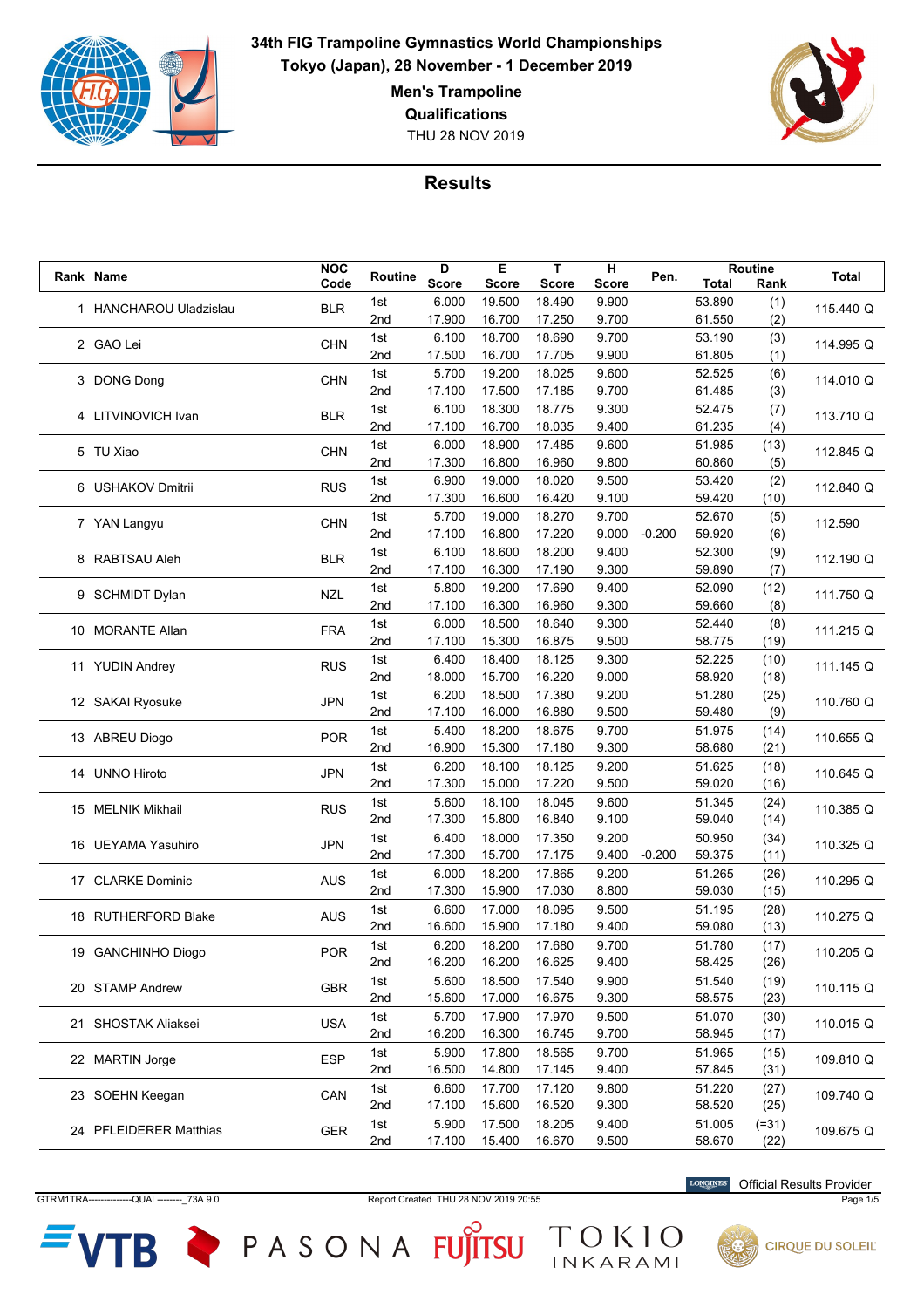

**Men's Trampoline**

**Qualifications**

THU 28 NOV 2019



## **Results**

|  | Rank Name                        | <b>NOC</b> | Routine | D            | Е            | T            | н            | Pen.   |              | Routine   | Total      |
|--|----------------------------------|------------|---------|--------------|--------------|--------------|--------------|--------|--------------|-----------|------------|
|  |                                  | Code       |         | <b>Score</b> | <b>Score</b> | <b>Score</b> | <b>Score</b> |        | <b>Total</b> | Rank      |            |
|  | 25 DUDARAU Aliaksei              | <b>BLR</b> | 1st     | 5.200        | 18.400       | 17.245       | 9.800        |        | 50.645       | (40)      | 109.170    |
|  |                                  |            | 2nd     | 17.100       | 15.700       | 16.125       | 9.600        |        | 58.525       | (24)      |            |
|  | 26 DAVYDENKO Anton               | <b>UKR</b> | 1st     | 6.500        | 17.700       | 17.225       | 9.500        |        | 50.925       | (35)      | 108.830 Q  |
|  |                                  |            | 2nd     | 16.200       | 15.800       | 16.605       | 9.300        |        | 57.905       | (29)      |            |
|  | 27 GOUZOU Pierre                 | <b>FRA</b> | 1st     | 5.800        | 18.300       | 17.405       | 9.400        |        | 50.905       | $( = 36)$ | 108.785 R1 |
|  |                                  |            | 2nd     | 17.100       | 15.400       | 16.480       | 8.900        |        | 57.880       | (30)      |            |
|  |                                  | <b>BRA</b> | 1st     | 6.000        | 17.900       | 17.205       | 9.800        |        | 50.905       | $( = 36)$ | 108.740 R2 |
|  | 28 DUTRA Rayan                   |            | 2nd     | 15.800       | 16.400       | 16.435       | 9.200        |        | 57.835       | (32)      |            |
|  |                                  |            | 1st     | 6.000        | 18.000       | 17.605       | 9.800        |        | 51.405       | (21)      |            |
|  | 29 MUTLU Gurkan                  | <b>TUR</b> | 2nd     | 16.100       | 15.500       | 16.000       | 9.700        |        | 57.300       | $(=36)$   | 108.705    |
|  |                                  |            | 1st     | 5.400        | 18.300       | 18.000       | 9.300        |        | 51.000       | (33)      |            |
|  | 30 NORDFORS Jonas                | <b>SWE</b> | 2nd     | 16.200       | 15.500       | 16.315       | 9.400        |        | 57.415       | (35)      | 108.415    |
|  |                                  |            | 1st     | 6.200        | 17.700       | 18.180       | 9.300        |        | 51.380       | (23)      |            |
|  | 31 MUSSABAYEV Danil              | KAZ        | 2nd     | 15.700       | 15.200       | 16.910       | 9.200        |        | 57.010       | (41)      | 108.390    |
|  |                                  |            | 1st     | 6.300        | 17.900       | 17.130       | 9.300        |        | 50.630       | (41)      |            |
|  | 32 SWADLING Ty                   | <b>AUS</b> | 2nd     | 16.700       | 15.500       | 15.940       | 9.500        |        | 57.640       | (34)      | 108.270    |
|  |                                  |            |         |              |              |              |              |        |              |           |            |
|  | 33 KOSHKADZE Tengizi             | GEO        | 1st     | 5.800        | 18.100       | 18.290       | 9.200        |        | 51.390       | (22)      | 107.935    |
|  |                                  |            | 2nd     | 15.800       | 14.900       | 16.545       | 9.300        |        | 56.545       | (44)      |            |
|  | 34 VILARASAU Robert              | <b>ESP</b> | 1st     | 6.100        | 16.800       | 17.330       | 9.300        |        | 49.530       | (60)      | 107.735    |
|  |                                  |            | 2nd     | 17.300       | 15.000       | 16.905       | 9.000        |        | 58.205       | (27)      |            |
|  | 35 CANNONE Flavio                | <b>ITA</b> | 1st     | 5.400        | 18.100       | 17.250       | 9.700        |        | 50.450       | (43)      | 107.685    |
|  |                                  |            | 2nd     | 15.800       | 16.000       | 16.135       | 9.300        |        | 57.235       | (38)      |            |
|  | <b>UKR</b><br>36 IVANSKYI Mykyta |            | 1st     | 5.100        | 17.800       | 17.845       | 9.400        |        | 50.145       | (48)      | 107.445    |
|  |                                  |            | 2nd     | 15.200       | 15.600       | 17.200       | 9.300        |        | 57.300       | $(=36)$   |            |
|  | 37 ZAKRZEWSKI Artur              | POL        | 1st     | 5.800        | 15.800       | 18.010       | 9.700        |        | 49.310       | (64)      | 107.430    |
|  |                                  |            | 2nd     | 16.900       | 15.200       | 16.820       | 9.200        |        | 58.120       | (28)      |            |
|  | 38 ALIYEV Pirmammad              | KAZ        | 1st     | 5.700        | 16.900       | 18.065       | 9.500        |        | 50.165       | (47)      | 107.390    |
|  |                                  |            | 2nd     | 16.000       | 15.700       | 16.825       | 8.700        |        | 57.225       | (39)      |            |
|  | 39 KJAER Benjamin                | <b>DEN</b> | 1st     | 5.600        | 16.500       | 17.540       | 9.600        |        | 49.240       | (65)      | 106.960    |
|  |                                  |            | 2nd     | 16.700       | 15.200       | 16.620       | 9.200        |        | 57.720       | (33)      |            |
|  |                                  |            | 1st     | 5.400        | 18.000       | 17.240       | 9.600        |        | 50.240       | (46)      |            |
|  | 40 ADORNO Lucas                  | <b>ARG</b> | 2nd     | 14.600       | 16.200       | 16.505       | 9.400        |        | 56.705       | (43)      | 106.945    |
|  |                                  |            | 1st     | 5.600        | 18.300       | 17.580       | 9.600        |        | 51.080       | (29)      |            |
|  | 41 VOGEL Fabian                  | <b>GER</b> | 2nd     | 16.500       | 14.000       | 16.025       | 9.100        |        | 55.625       | (49)      | 106.705    |
|  |                                  |            | 1st     | 5.600        | 17.100       | 17.220       | 9.400        |        | 49.320       | (63)      |            |
|  | 42 GESUELLI Cody                 | <b>USA</b> | 2nd     | 17.100       | 14.200       | 16.120       | 9.300        |        | 56.720       | (42)      | 106.040    |
|  |                                  |            | 1st     | 6.500        | 17.000       | 17.145       | 9.400        |        | 50.045       | (50)      |            |
|  | 43 VEGA David                    | <b>ESP</b> | 2nd     | 16.300       | 14.500       | 15.780       | 9.100        |        | 55.680       | (48)      | 105.725    |
|  |                                  |            | 1st     | 5.800        | 16.800       | 17.575       | 9.600        |        | 49.775       | $(=55)$   |            |
|  | 44 SMITH Oscar                   | <b>SWE</b> | 2nd     | 15.900       | 14.600       | 16.420       | 8.800        |        | 55.720       | (47)      | 105.495    |
|  |                                  |            |         |              |              |              |              |        |              |           |            |
|  | 45 JAWORSKI Lukasz               | POL        | 1st     | 5.400        | 16.900       | 17.415       | 9.100        |        | 48.815       | (72)      | 105.020    |
|  |                                  |            | 2nd     | 15.600       | 14.800       | 16.805       | 9.000        |        | 56.205       | (46)      |            |
|  | 46 BUYUKARSLAN Doqukan           | <b>TUR</b> | 1st     | 5.800        | 17.500       | 17.150       | 9.200        |        | 49.650       | (58)      | 104.985    |
|  |                                  |            | 2nd     | 14.400       | 15.500       | 15.935       | 9.500        |        | 55.335       | (52)      |            |
|  | 47 GLUCKSTEIN Jeffrey            | <b>USA</b> | 1st     | 5.700        | 18.300       | 17.605       | 9.300        |        | 50.905       | $( = 36)$ | 104.890    |
|  |                                  |            | 2nd     | 15.900       | 13.300       | 15.985       | 8.800        |        | 53.985       | (61)      |            |
|  | 48 MESSATFA Redha                | <b>ALG</b> | 1st     | 5.200        | 17.800       | 17.415       | 9.600        |        | 50.015       | (52)      | 104.840    |
|  |                                  | 2nd        | 14.800  | 14.900       | 16.025       | 9.100        |              | 54.825 | (55)         |           |            |

GTRM1TRA--------------QUAL--------\_73A 9.0 Report Created THU 28 NOV 2019 20:55 Page 2/5

ГB

TOKIO

PASONA FUJITSU

Official Results Provider

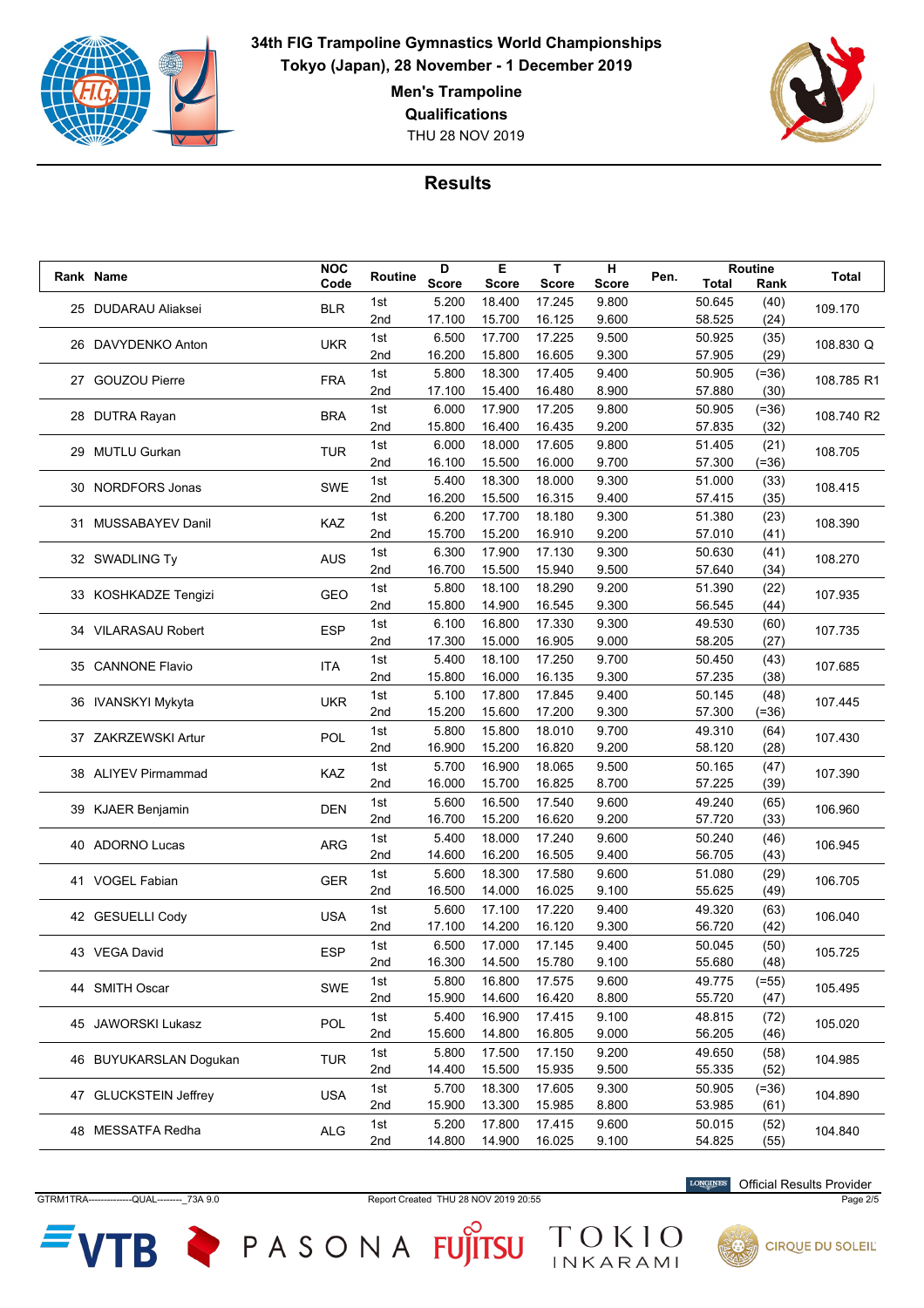

**Men's Trampoline**

**Qualifications**

THU 28 NOV 2019



## **Results**

| Rank Name                 | <b>NOC</b> | Routine         | D            | Е            | T            | н            | Pen.     |                  | Routine      | <b>Total</b> |
|---------------------------|------------|-----------------|--------------|--------------|--------------|--------------|----------|------------------|--------------|--------------|
|                           | Code       |                 | <b>Score</b> | <b>Score</b> | <b>Score</b> | <b>Score</b> |          | Total            | Rank         |              |
| 49 DEMIRO-O-DOMIRO Morgan | <b>FRA</b> | 1st             | 5.600        | 18.000       | 17.730       | 9.100        |          | 50.430           | (45)         | 104.730      |
|                           |            | 2nd             | 13.300       | 15.400       | 16.700       | 8.900        |          | 54.300           | (58)         |              |
| 50 CURY Federico          | <b>ARG</b> | 1st             | 5.600        | 17.600       | 16.485       | 9.500        |          | 49.185           | (67)         | 104.635      |
|                           |            | 2nd             | 13.800       | 16.000       | 16.150       | 9.500        |          | 55.450           | (51)         |              |
| 51 PADILLA Ruben          | <b>USA</b> | 1st             | 6.200        | 16.000       | 16.295       | 8.900        |          | 47.395           | (82)         | 104.455      |
|                           |            | 2nd             | 16.200       | 16.200       | 15.660       | 9.000        |          | 57.060           | (40)         |              |
| 52 TOBIAS Lucas           |            | 1st             | 6.000        | 17.500       | 17.090       | 9.500        |          | 50.090           | (49)         |              |
|                           | <b>BRA</b> | 2nd             | 15.000       | 14.100       | 16.105       | 8.900        |          | 54.105           | (60)         | 104.195      |
|                           |            | 1st             | 5.700        | 16.600       | 17.940       | 9.500        |          | 49.740           | (57)         |              |
| 53 WYSKIEL Maciej         | <b>POL</b> | 2nd             | 15.800       | 12.300       | 16.525       | 9.600        |          | 54.225           | (59)         | 103.965      |
|                           |            | 1st             | 6.500        | 17.200       | 17.635       | 9.500        |          | 50.835           | (39)         |              |
| 54 GRAPSAS Marios         | <b>GRE</b> | 2nd             | 13.100       | 13.900       | 16.415       | 9.400        |          | 52.815           | (68)         | 103.650      |
|                           |            | 1st             | 5.400        | 16.800       | 17.070       | 8.900        |          | 48.170           | (77)         |              |
| 55 GEENS Joris            | <b>BEL</b> | 2nd             | 14.500       | 15.400       | 16.275       | 9.100        |          | 55.275           | (53)         | 103.445      |
|                           |            | 1st             | 6.200        | 16.700       | 15.940       | 9.000        |          | 47.840           | (80)         |              |
| 56 LORIA Luis             | <b>MEX</b> | 2nd             | 15.800       | 15.300       | 15.265       | 9.200        |          | 55.565           | (50)         | 103.405      |
|                           |            | 1st             | 5.000        | 18.000       | 16.875       | 9.300        |          | 49.175           |              |              |
| 57 LAVINO Marco           | ITA        |                 |              |              |              |              |          |                  | (68)         | 103.030      |
|                           |            | 2nd             | 13.100       | 15.500       | 15.955       | 9.500        | $-0.200$ | 53.855           | (64)         |              |
| 58 THOMAS Aiden           | <b>AUS</b> | 1st             | 6.200        | 15.900       | 17.375       | 9.300        | $-2.000$ | 46.775           | (86)         | 103.015      |
|                           |            | 2nd             | 16.900       | 14.400       | 16.040       | 8.900        |          | 56.240           | (45)         |              |
| 59 CEBALLOS Esaul         | <b>MEX</b> | 1st             | 5.600        | 17.000       | 16.245       | 9.800        |          | 48.645           | (73)         | 102.625      |
|                           |            | 2nd             | 15.600       | 14.300       | 14.880       | 9.200        |          | 53.980           | (62)         |              |
| 60 SAVVIDIS Nikolaos      | <b>GRE</b> | 1st             | 6.000        | 17.500       | 17.010       | 8.900        |          | 49.410           | (61)         | 102.580      |
|                           |            | 2nd             | 14.700       | 14.300       | 15.370       | 9.000        | $-0.200$ | 53.170           | (67)         |              |
| 61 AABERG Maans           | <b>SWE</b> | 1st             | 5.600        | 15.000       | 17.355       | 9.400        |          | 47.355           | (83)         | 102.315      |
|                           |            | 2nd             | 15.400       | 14.100       | 16.160       | 9.300        |          | 54.960           | (54)         |              |
| 62 PETERSEN Teis          | <b>DEN</b> | 1st             | 5.800        | 16.000       | 17.340       | 9.500        |          | 48.640           | (74)         | 102.280      |
|                           |            | 2nd             | 15.200       | 13.200       | 16.040       | 9.200        |          | 53.640           | (65)         |              |
| 63 FROESCHL Niklas        | AUT        | 1st             | 4.600        | 16.600       | 17.235       | 9.500        |          | 47.935           | (78)         | 101.910      |
|                           |            | 2nd             | 14.800       | 13.800       | 16.075       | 9.300        |          | 53.975           | (63)         |              |
| 64 ANDRADE Rafael         | <b>BRA</b> | 1st             | 5.200        | 17.100       | 17.120       | 8.900        |          | 48.320           | (76)         | 101.855      |
|                           |            | 2 <sub>nd</sub> | 15.600       | 13.000       | 15.635       | 9.300        |          | 53.535           | (66)         |              |
| 65 AGHAMIROV Ruslan       | <b>AZE</b> | 1st             | 5.100        | 15.200       | 16.895       | 9.700        |          | 46.895           | (84)         | 101.610      |
|                           |            | 2nd             | 15.400       | 14.700       | 15.615       | 9.000        |          | 54.715           | (56)         |              |
|                           |            | 1st             | 5.300        | 17.400       | 16.530       | 9.600        |          | 48.830           | (71)         |              |
| 66 LOZANO Amado           | MEX        | 2nd             | 13.000       | 14.700       | 15.530       | 8.900        |          | 52.130           | (70)         | 100.960      |
|                           |            | 1st             | 5.400        | 16.800       | 16.990       | 9.200        |          | 48.390           | (75)         |              |
| 67 TEILLERS Roeland       | <b>NED</b> | 2nd             | 15.000       | 13.200       | 15.035       | 9.000        |          | 52.235           | (69)         | 100.625      |
|                           |            | 1st             | 6.000        | 16.400       | 16.120       | 9.200        |          | 47.720           | (81)         |              |
| 68 AQUINO Bernardo        | <b>ARG</b> | 2nd             | 14.400       | 12.700       | 15.640       | 9.200        |          | 51.940           | (71)         | 99.660       |
|                           |            | 1st             | 6.000        | 15.400       | 17.165       | 9.300        |          | 47.865           | (79)         |              |
| 69 ABRAHAMS Michael       | <b>NED</b> | 2nd             | 15.000       | 10.600       | 16.245       | 9.100        |          | 50.945           | (75)         | 98.810       |
|                           |            |                 | 4.100        | 17.400       | 16.190       | 9.200        |          |                  |              |              |
| 70 MASHARIPOV Jurabek     | UZB        | 1st<br>2nd      | 12.100       | 14.100       | 15.460       | 9.100        |          | 46.890<br>50.760 | (85)<br>(77) | 97.650       |
|                           |            |                 |              |              |              |              |          |                  |              |              |
| 71 HASSAN Mohab           | EGY        | 1st             | 6.100        | 15.800       | 15.700       | 8.900        |          | 46.500           | (87)         | 97.575       |
|                           |            | 2nd             | 12.400       | 14.400       | 15.275       | 9.000        |          | 51.075           | (73)         |              |
| 72 ELBAHAT Nour           | EGY        | 1st             | 5.800        | 15.300       | 15.925       | 9.000        | $-0.300$ | 45.725           | (91)         | 97.005       |
|                           |            | 2nd             | 12.100       | 14.900       | 15.180       | 9.100        |          | 51.280           | (72)         |              |

GTRM1TRA--------------QUAL--------\_73A 9.0 Report Created THU 28 NOV 2019 20:55 Page 3/5

ГB

TOKIO

PASONA FUJITSU

Official Results Provider

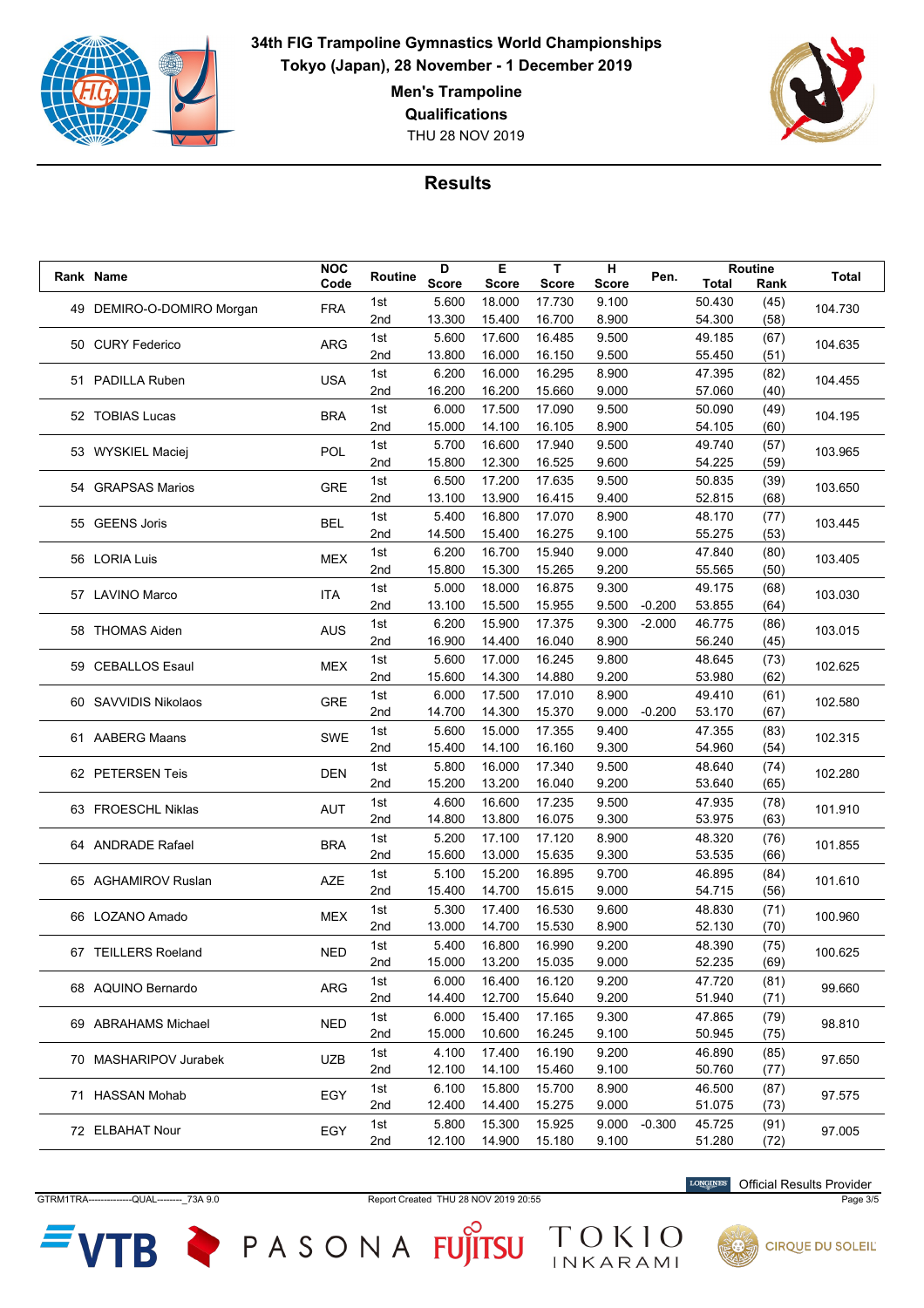

**Men's Trampoline**

**Qualifications**

THU 28 NOV 2019



## **Results**

|  | Rank Name                            | <b>NOC</b> | Routine | D            | Е            | T            | н            | Pen.     |              | <b>Routine</b> | <b>Total</b> |
|--|--------------------------------------|------------|---------|--------------|--------------|--------------|--------------|----------|--------------|----------------|--------------|
|  |                                      | Code       |         | <b>Score</b> | <b>Score</b> | <b>Score</b> | <b>Score</b> |          | <b>Total</b> | Rank           |              |
|  | 73 SHERIF Seif                       | EGY        | 1st     | 6.300        | 15.400       | 15.175       | 9.000        |          | 45.875       | (90)           | 96.915       |
|  |                                      |            | 2nd     | 13.600       | 13.700       | 14.440       | 9.300        |          | 51.040       | (74)           |              |
|  | 74 SPATT Martin                      | <b>AUT</b> | 1st     | 4.000        | 17.300       | 17.105       | 8.900        | $-2.000$ | 45.305       | (92)           | 96.210       |
|  |                                      |            | 2nd     | 13.000       | 12.700       | 15.805       | 9.400        |          | 50.905       | (76)           |              |
|  | 75 KISHI Daiki                       | <b>JPN</b> | 1st     | 6.300        | 18.700       | 17.955       | 9.800        |          | 52.755       | (4)            | 95.115       |
|  |                                      |            | 2nd     | 12.600       | 11.100       | 12.160       | 6.500        |          | 42.360       | (81)           |              |
|  |                                      |            | 1st     | 5.600        | 16.900       | 16.835       | 9.600        |          | 48.935       | (69)           |              |
|  | 76 USMONOV Samirbek                  | <b>UZB</b> | 2nd     | 13.300       | 12.100       | 12.520       | 7.400        |          | 45.320       | (79)           | 94.255       |
|  |                                      |            | 1st     | 1.200        | 13.400       | 13.090       | 6.200        |          | 33.890       | (97)           |              |
|  | 77 CHARTIER Jeremy                   | CAN        | 2nd     | 16.200       | 16.600       | 17.085       | 9.200        |          | 59.085       | (12)           | 92.975       |
|  |                                      |            | 1st     | 1.300        | 12.500       | 12.885       | 6.600        | $-2.000$ | 31.285       | (98)           |              |
|  | 78 WIZANI Benny                      | <b>AUT</b> | 2nd     | 15.800       | 16.200       | 17.305       | 9.400        |          | 58.705       | (20)           | 89.990       |
|  |                                      |            |         | 3.200        |              |              | 6.600        |          | 34.730       |                |              |
|  | 79 TUSSUPOV Daniyar                  | KAZ        | 1st     |              | 12.700       | 12.230       |              |          |              | (95)           | 89.420       |
|  |                                      |            | 2nd     | 16.000       | 14.100       | 15.590       | 9.000        |          | 54.690       | (57)           |              |
|  | 80 ROZHKO Dmytro                     | <b>UKR</b> | 1st     | 5.400        | 16.500       | 17.000       | 9.000        | $-2.000$ | 45.900       | (89)           | 89.360       |
|  |                                      |            | 2nd     | 10.500       | 12.400       | 13.360       | 7.200        |          | 43.460       | (80)           |              |
|  | 81 STOTZ Ralph                       | <b>ARG</b> | 1st     | 2.300        | 13.900       | 12.945       | 7.200        |          | 36.345       | (94)           | 85.730       |
|  |                                      |            | 2nd     | 11.600       | 13.500       | 15.385       | 8.900        |          | 49.385       | (78)           |              |
|  | 82 FAROUX Josuah                     | <b>FRA</b> | 1st     | 6.000        | 17.500       | 17.240       | 9.300        |          | 50.040       | (51)           | 83.530       |
|  |                                      |            | 2nd     | 10.500       | 8.000        | 9.590        | 5.400        |          | 33.490       | (83)           |              |
|  | 83 SHUH Nathan                       | CAN        | 1st     | 5.700        | 17.600       | 17.245       | 9.300        |          | 49.845       | (54)           | 82.205       |
|  |                                      |            | 2nd     | 8.900        | 8.600        | 9.660        | 5.200        |          | 32.360       | (84)           |              |
|  | <b>BRA</b><br>84 PALA Carlos Ramirez |            | 1st     | 5.400        | 17.600       | 16.820       | 9.400        |          | 49.220       | (66)           | 78.590       |
|  |                                      |            | 2nd     | 8.400        | 7.800        | 8.570        | 4.600        |          | 29.370       | (85)           |              |
|  |                                      |            | 1st     | 5.600        | 17.900       | 17.310       | 9.700        |          | 50.510       | (42)           |              |
|  | 85 ALOI Dario                        | <b>ITA</b> | 2nd     | 6.800        | 7.400        | 8.075        | 4.300        |          | 26.575       | (86)           | 77.085       |
|  |                                      |            | 1st     | 5.700        | 18.400       | 17.890       | 9.500        |          | 51.490       | (20)           |              |
|  | 86 FERREIRA Pedro                    | <b>POR</b> | 2nd     | 7.400        | 6.200        | 7.005        | 3.500        |          | 24.105       | (87)           | 75.595       |
|  |                                      |            | 1st     | 5.600        | 17.100       | 17.495       | 9.200        |          | 49.395       | (62)           |              |
|  | 87 PIUNOV Oleg                       | <b>AZE</b> | 2nd     | 6.100        | 6.000        | 6.840        | 3.600        |          | 22.540       | (88)           | 71.935       |
|  |                                      |            | 1st     | 6.200        | 18.500       | 17.890       | 9.600        |          | 52.190       | (11)           |              |
|  | 88 GRISHUNIN Ilya                    | <b>AZE</b> | 2nd     | 5.700        | 4.500        | 5.215        | 2.700        |          | 18.115       | (89)           | 70.305       |
|  |                                      |            |         |              |              |              |              |          |              |                |              |
|  | 89 SANTOS Ricardo                    | <b>POR</b> | 1st     | 1.700        | 13.200       | 13.120       | 6.700        |          | 34.720       | (96)           | 69.380       |
|  |                                      |            | 2nd     | 9.600        | 9.100        | 10.460       | 5.500        |          | 34.660       | (82)           |              |
|  | 90 BRUHIN Loan                       | SUI        | 1st     | 5.600        | 16.200       | 17.490       | 9.600        |          | 48.890       | (70)           | 66.870       |
|  |                                      |            | 2nd     | 5.500        | 4.600        | 5.280        | 2.600        |          | 17.980       | (90)           |              |
|  | 91 FEDORENKO Nikita                  | <b>RUS</b> | 1st     | 6.600        | 17.900       | 17.590       | 9.700        |          | 51.790       | (16)           | 64.700       |
|  |                                      |            | 2nd     | 4.300        | 3.200        | 3.610        | 1.800        |          | 12.910       | (91)           |              |
|  | 92 PROSTOROV Mykola                  | <b>UKR</b> | 1st     | 5.700        | 18.300       | 17.705       | 9.300        |          | 51.005       | $(=31)$        | 63.195       |
|  |                                      |            | 2nd     | 3.600        | 3.200        | 3.590        | 1.800        |          | 12.190       | (94)           |              |
|  | 93 FRITZSCHE Lars                    | GER        | 1st     | 5.000        | 18.100       | 18.045       | 9.300        |          | 50.445       | (44)           | 62.840       |
|  |                                      |            | 2nd     | 3.800        | 3.000        | 3.595        | 2.000        |          | 12.395       | (92)           |              |
|  | 94 DEBACKER Simon                    | <b>BEL</b> | 1st     | 5.400        | 17.300       | 17.680       | 9.500        |          | 49.880       | (53)           |              |
|  |                                      |            | 2nd     | 3.800        | 2.900        | 3.575        | 1.700        |          | 11.975       | (95)           | 61.855       |
|  |                                      |            | 1st     | 5.600        | 17.800       | 17.350       | 8.800        |          | 49.550       | (59)           |              |
|  | 95 BURNETT Jason                     | CAN        | 2nd     | 3.800        | 3.100        | 3.540        | 1.800        |          | 12.240       | (93)           | 61.790       |
|  |                                      |            | 1st     | 5.400        | 17.600       | 17.375       | 9.400        |          | 49.775       | $(=55)$        |              |
|  | 96 GRACHYOV Igor                     | KAZ        | 2nd     | 3.800        | 2.600        | 3.520        | 2.000        |          | 11.920       | (96)           | 61.695       |

GTRM1TRA--------------QUAL---------- 73A 9.0 Report Created THU 28 NOV 2019 20:55 Page 4/5

ГB

TOKIO

PASONA FUJITSU

Official Results Provider